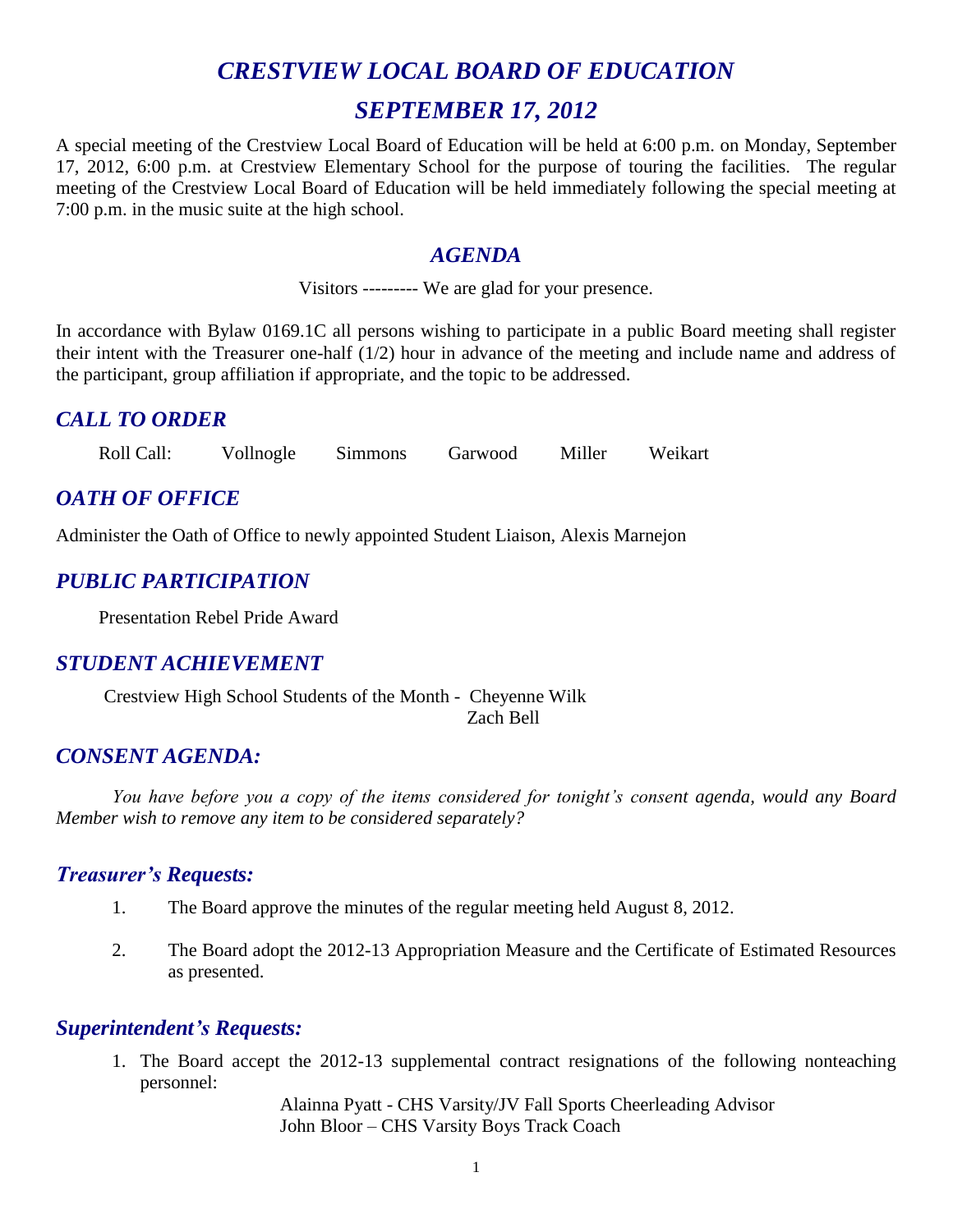2. The Board award the following licensed personnel a supplemental contract to serve as Resident Educator Mentors for up to fifty (50) hours of service mentoring new teachers at \$17.00 per hour for the 2012-13 school year.

| Kimberly Gilbert | Herman Miller  |
|------------------|----------------|
| Ann Hall         | Kathryn Vrabel |

3. The Board award supplemental contracts for the 2012-13 school year to be paid from the High School-Higher Education Alignment Grant to the following personnel:

| Dawn Moore  | Jacklynn Mercer         |
|-------------|-------------------------|
| Tobin Bacon | <b>Charlene Mercure</b> |

4. The Board award supplemental contracts for the 2012-13 school year to be paid from the Middle School Formative Assessment Grant to the following personnel:

| Herman Miller           | <b>Tobin Bacon</b> |
|-------------------------|--------------------|
| Stephanie Herriott      | Greg Woolman       |
| Monica McDonough        | Gail Barnhart      |
| <b>Allison Lemaster</b> | Deb Stockman       |

- 5. The Board approve the transfer of Jamie Perna, part-time Middle School Art teacher to full time High School Art position until the return of the High School Art teacher.
- 6. The Board approve placement of the following certificated personnel on a higher teacher pay scale effective beginning of the 2012-13 school year; official transcripts on file:

Jacklynn Mercer - Masters

7. The Board grant supplemental contracts to the following nonteaching personnel for the 2012-13 school year as per salary schedule for the assignment designated pursuant to O.R.C. 3313.53; all required reports are on file:

Jamiel Radman – CHS Junior Varsity Boys Soccer Coach

8. The Board grant supplemental contracts to the following licensed personnel for the 2012-2013 as per salary schedule for the assignment designated; all required reports are on file:

> Darren Miller – CMS Camp Fitch Advisor Dave MacKay – CMS  $7<sup>th</sup>$  Grade Boys Basketball Coach Allison Lemaster – CMS Pep Club Advisor Phylicia Joy – CHS Varisity/JV Fall Sports Cheerleading Advisor Gregory Woolman – CHS Varsity Boys Track Coach

9. The Board approve bus routes and stops for the 2012-13 school year and to authorize the Superintendent and Transportation Supervisor to adjust routes and stops during the 2012-13 school year as necessary.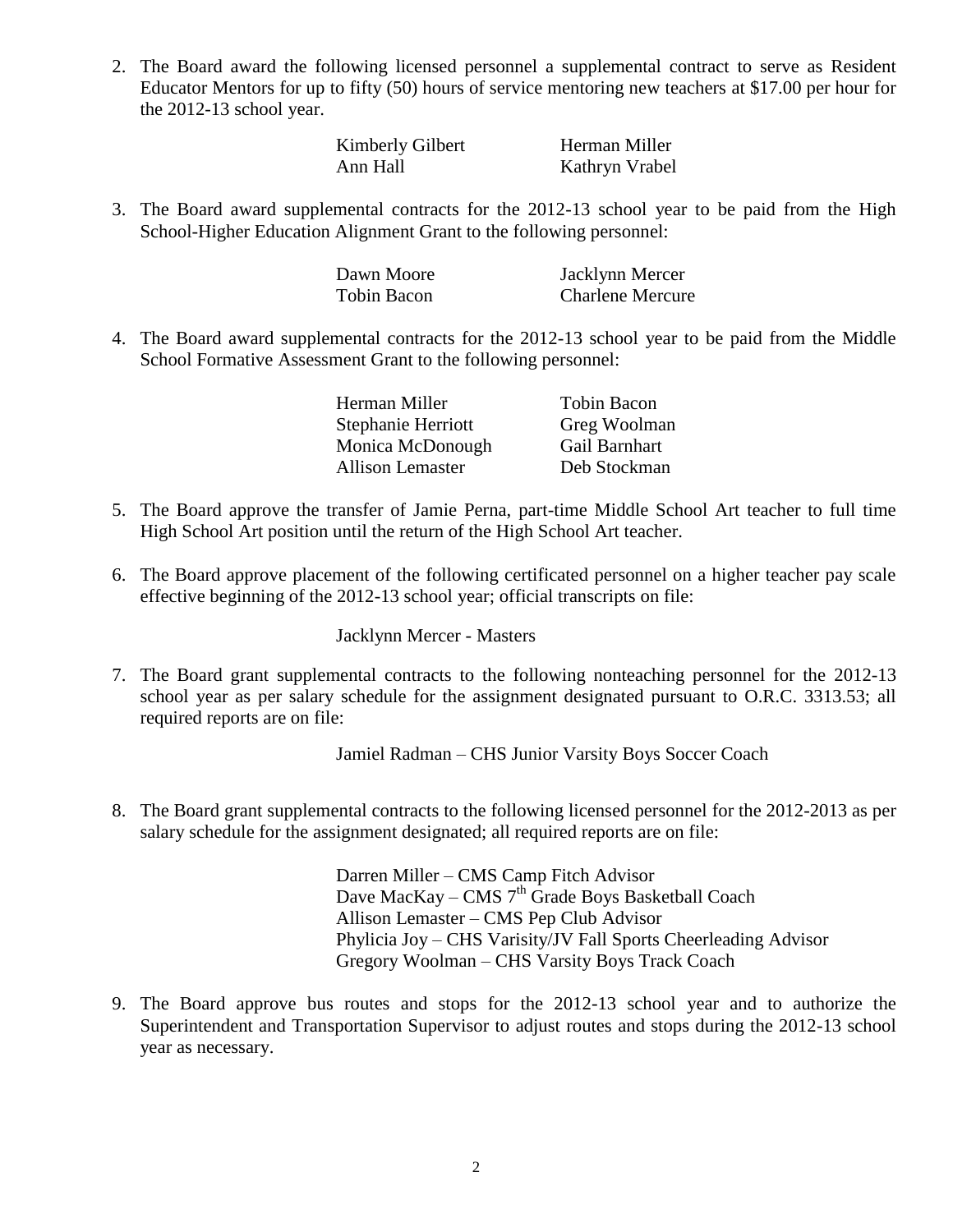10. The Board approve the following licensed personnel be placed on the approved substitute list for the 2012-13 school year, be granted a limited teaching contract, substitute basis only, according to salary schedule; pending receipt of all required reports:

#### *High School, Middle School & Elementary School*

Arron Clark – Int. Social Studies 7-12 Debra Grate – General Education Beth Henderson-Birch – Health Multi-Age P-12 Laurel Hill – Elem 1-8 /EC Int Spec P-3 Derek McElhaney – General Education Judy Migliore – Elem 1-8 Christopher Paloski – MC 4-9 MA-RD-SC Christopher Pruitt – Communication 7-12 Erin Ridzon – MC 4-9 LA/RD-MA-LA-SC-SS Gerard Grimm – Int. Lang Arts/Soc St 7-12 Sherri Claypoole – Phys Sc/Chemistry 7-12 Susan Rowan – Elementary 1-8 Linda Lipp – Speech Language Pathologist

#### *Tutoring/Home Instruction*

Colby Adams – Early Childhood/Reading P-3

## **END of CONSENT AGENDA**

Recommend: The Board approve the consent agenda as presented:

|          |                                           | Moved by _____, second by _____ to approve consent agenda. Vote yes: _____, _____, _____, _____, |                           |  |
|----------|-------------------------------------------|--------------------------------------------------------------------------------------------------|---------------------------|--|
| Vote no: | $\sim$ $\sim$ $\sim$ $\sim$ $\sim$ $\sim$ | Absent:                                                                                          | . Motion carried . Failed |  |

# *Treasurer's Requests/Recommendations not included in Consent Agenda:*

1. Recommend: The Board approve financial reports and investments as prepared and presented.

| Moved by | , second by         | Vote yes: |                |        | Vote no: |  |
|----------|---------------------|-----------|----------------|--------|----------|--|
|          | Absent <sup>.</sup> |           | Motion carried | Failed |          |  |

2. The Board approve participation in the Family and Children First Council of Columbiana County for the period of July 1, 2012 – June 30, 2013.

Moved by \_\_\_\_\_, second by \_\_\_\_\_. Vote yes:  $\_\_\_\_\_\_\_\_\_\_\_\_\_\_\_\_\_\_\_$  \_\_\_\_, \_\_\_\_, \_\_\_\_. Vote no:  $\_\_\_\_\_\$ \_\_\_\_, \_\_\_\_\_, \_\_\_\_\_\_, Absent: \_\_\_\_\_, \_\_\_\_\_. Motion carried \_\_\_\_\_. Failed \_\_\_\_\_.

#### 3. Recommend: The Board accept donations from:

| a.                                                                                           | The Goal Club                     | \$314.18 for CHS Boys Soccer                                                                                                                                                                                                                                                                                                                                                                                                |  |  |
|----------------------------------------------------------------------------------------------|-----------------------------------|-----------------------------------------------------------------------------------------------------------------------------------------------------------------------------------------------------------------------------------------------------------------------------------------------------------------------------------------------------------------------------------------------------------------------------|--|--|
| b.                                                                                           | Anonymous                         | \$25.00 for CHS Volleyball                                                                                                                                                                                                                                                                                                                                                                                                  |  |  |
|                                                                                              | c. Vernon & Phyllis Elwonger      | \$100.00 for CHS Volleyball                                                                                                                                                                                                                                                                                                                                                                                                 |  |  |
|                                                                                              | d. Tucker Equipment Company, Inc. | \$202.75 for CHS Football                                                                                                                                                                                                                                                                                                                                                                                                   |  |  |
| e.                                                                                           | Anonymous                         | \$20.00 for CMS Football Cheerleaders                                                                                                                                                                                                                                                                                                                                                                                       |  |  |
| f.                                                                                           | Target                            | \$149.75 for CHS Public School Support                                                                                                                                                                                                                                                                                                                                                                                      |  |  |
| g.                                                                                           | Target                            | \$101.06 for CES Public School Support                                                                                                                                                                                                                                                                                                                                                                                      |  |  |
|                                                                                              | h. NDC Heating & Cooling          | \$100.00 for CHS Football game balls                                                                                                                                                                                                                                                                                                                                                                                        |  |  |
| Moved by _____, second by _____. Vote yes: _____, _____, _____, _____, _____. Vote no: ____, |                                   |                                                                                                                                                                                                                                                                                                                                                                                                                             |  |  |
|                                                                                              |                                   | $\frac{1}{1}, \frac{1}{1}, \frac{1}{1}, \frac{1}{1}, \frac{1}{1}, \frac{1}{1}, \frac{1}{1}, \frac{1}{1}, \frac{1}{1}, \frac{1}{1}, \frac{1}{1}, \frac{1}{1}, \frac{1}{1}, \frac{1}{1}, \frac{1}{1}, \frac{1}{1}, \frac{1}{1}, \frac{1}{1}, \frac{1}{1}, \frac{1}{1}, \frac{1}{1}, \frac{1}{1}, \frac{1}{1}, \frac{1}{1}, \frac{1}{1}, \frac{1}{1}, \frac{1}{1}, \frac{1}{1}, \frac{1}{1}, \frac{1}{1}, \frac{1}{1}, \frac{$ |  |  |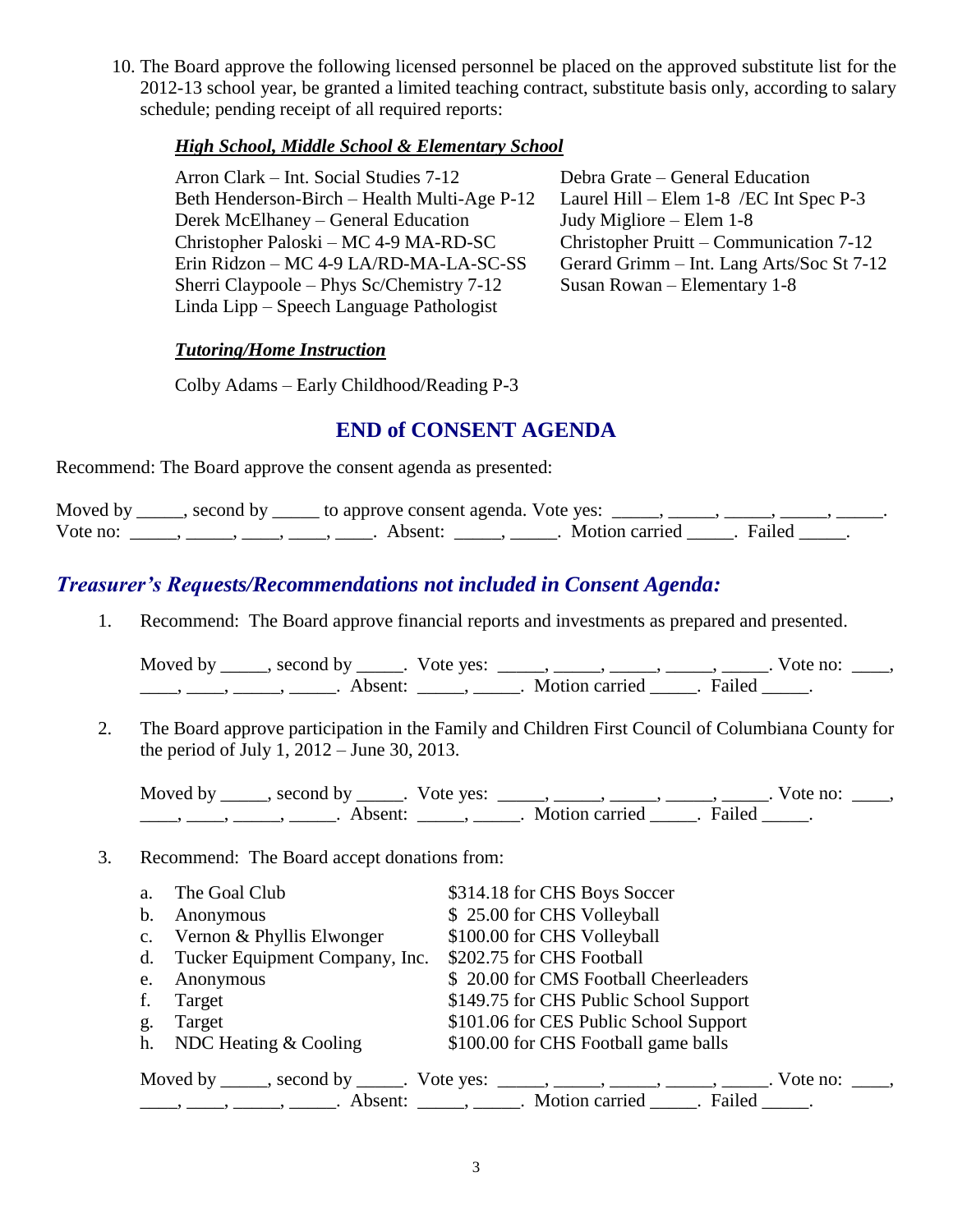#### *Race to the Top:* Mr. Miller

## *Board Reports:*

| 1. | Career Center Report                      | Mr. Simmons     |
|----|-------------------------------------------|-----------------|
| 2. | <b>Student Achievement Liaison Report</b> | Dr. Miller      |
|    | 3. Legislative Report                     | Mr. Garwood     |
| 4. | <b>Student Board Member Report</b>        | Alexis Marnejon |

#### *Board Committee Reports:*

| 1. Buildings & Grounds | Mr. Garwood   |
|------------------------|---------------|
| 2. Athletic Council    | Mr. Simmons   |
| 3. Personnel           | Mr. Vollnogle |
| 4. Finance Audit       | Mr. Simmons   |
| 5. Policy              | Mr. Simmons   |
| 6. Communications      | Mr. Weikart   |
| 7. Insurance           | Mr. Vollnogle |

## *Special Board Presentations:*

#### *Administrative Reports:*

| 1. | <b>Elementary School</b> | Mrs. Dangerfield     |
|----|--------------------------|----------------------|
| 2. | Middle School            | Mr. Richardson       |
| 3. | High School              | Mrs. Dickson         |
| 4. | <b>Special Education</b> | Mr. Hill             |
| 5. | Athletic                 | Mr. Cusick/Mrs. Sapp |
| 6. | Lunchroom                | Mrs. Peddicord       |
| 7. | Technology               | Mr. Miller           |
| 8. | Transportation           | Mr. Floor            |
| 9. | Maintenance              | Mr. Radman           |
|    |                          |                      |

## **Superintendent's Report:** Mr. Dilling

## *Superintendent's Requests/Recommendations not included in Consent Agenda:*

1. Recommend: The Board approve change order #37 for C. Tucker Cope & Associates Phase 3 contract in the amount of \$16,269.07.

Moved by \_\_\_\_\_, second by \_\_\_\_\_. Vote yes:  $\frac{1}{\sqrt{2}}$ , \_\_\_\_, \_\_\_\_, \_\_\_\_, \_\_\_\_. Vote no: \_\_\_, \_\_\_\_\_, \_\_\_\_\_\_, \_\_\_\_\_\_\_. Absent: \_\_\_\_\_\_, \_\_\_\_\_\_. Motion carried \_\_\_\_\_\_. Failed \_\_\_\_\_.

2. Recommend: The Board approve change order #9 for Graft Electric in the amount of \$2,565.00.

Moved by \_\_\_\_\_, second by \_\_\_\_\_. Vote yes:  $\_\_\_\_\_\_\_\_\_\_\_\_\_\_\_$  \_\_\_\_\_, \_\_\_\_\_, \_\_\_\_\_. Vote no:  $\_\_\_\_\_\_\$ \_\_\_\_\_, \_\_\_\_\_\_, \_\_\_\_\_\_\_. Absent: \_\_\_\_\_\_, \_\_\_\_\_\_. Motion carried \_\_\_\_\_\_. Failed \_\_\_\_\_.